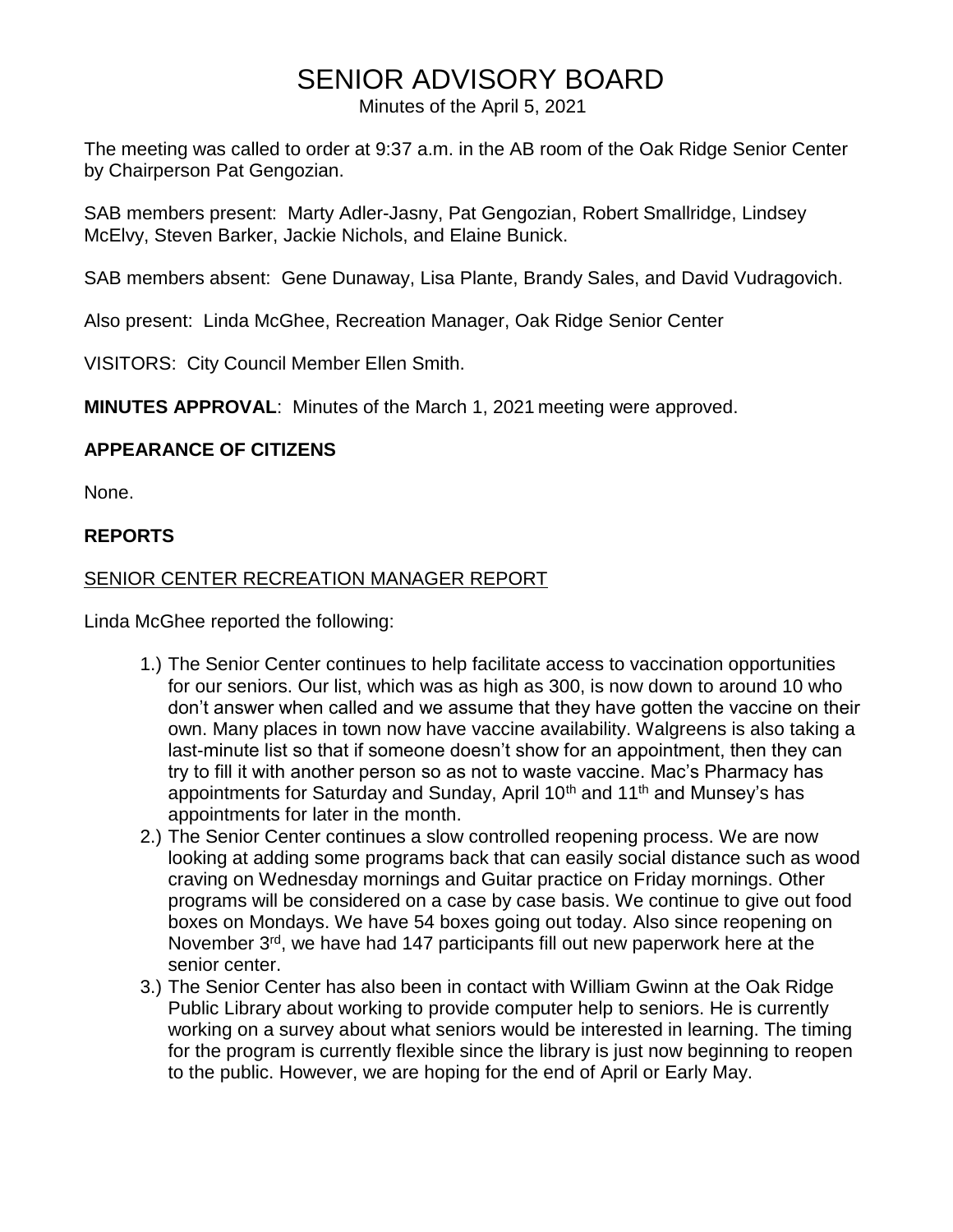# RECENT ACTIONS OF CITY COUNCIL

None

#### **NEW BUSINESS**

Board Chairperson Pat Gengozian gave a report from Board Member Brandy Sales who couldn't be at the meeting about checking with Channel 12 on the possibility of airing information from the Senior Center on a monthly basis. He found that the usual process would be a "pay to play" situation but the station manager was willing to air a 5-minute segment monthly for no cost to the senior center as long as all production work was done ahead of time and was given to him in a "ready to go" fashion. Brandy said he would be willing to do this for the senior center since that was his main area of expertise.

# **UNFINISHED BUSINESS**

Board member Jackie Nichols gave a report on the meeting she had with ORPD Sgt. Karen Jenkins and Senior Center Manager Linda McGhee to discuss taxi cab issues. One of the main purposes of meeting with Sgt. Jenkins was to be able to send out positive communications to our seniors about the taxi cabs. At the last meeting Sgt. Jenkins was optimistic that since there was a new owner of the company, the service would be better for our seniors. However, that doesn't seem to be the case. The new owner lives in Rocky Top and runs his business from there so he doesn't have a base of operation inside the city of Oak Ridge limits. The city does not have much recourse in the running of the taxis but can make stops for inspections for basic safety and sanitation. Sgt. Jenkins said that she would continue to work with company and will continue to update the board as she can.

There was some general discussion between board members on the general transportation needs of seniors and what options are currently available. The board also decided to add a Transportation committee to list of committees to be formed.

Board Chairperson Pat Gengozian began the discussion of which committees each member would like work with and it was brought to her attention that not everyone was completely aware of what committees were available. Pat said she would send out a complete list before the next meeting and would add the transportation committee to the list at that time.

Pat also brought up the discussion of signage for the outside of the senior center and the road signage as well. After discussion it was felt that the most important signage is that on the outside of the building. That way when someone comes into the Civic Center Complex, our building is clearly labeled as the senior center. Senior Center Manager Linda McGhee mentioned that the City's previous communications specialist had been in the early stages of looking into this when she left for another job and then shortly after, COVID-19 began. She said she would contact the current communications specialist and see if there was any information still available or if we would need to start the process over. Pat also mentioned that she would bring the topic up with the City manager later in the day during a meeting they were having.